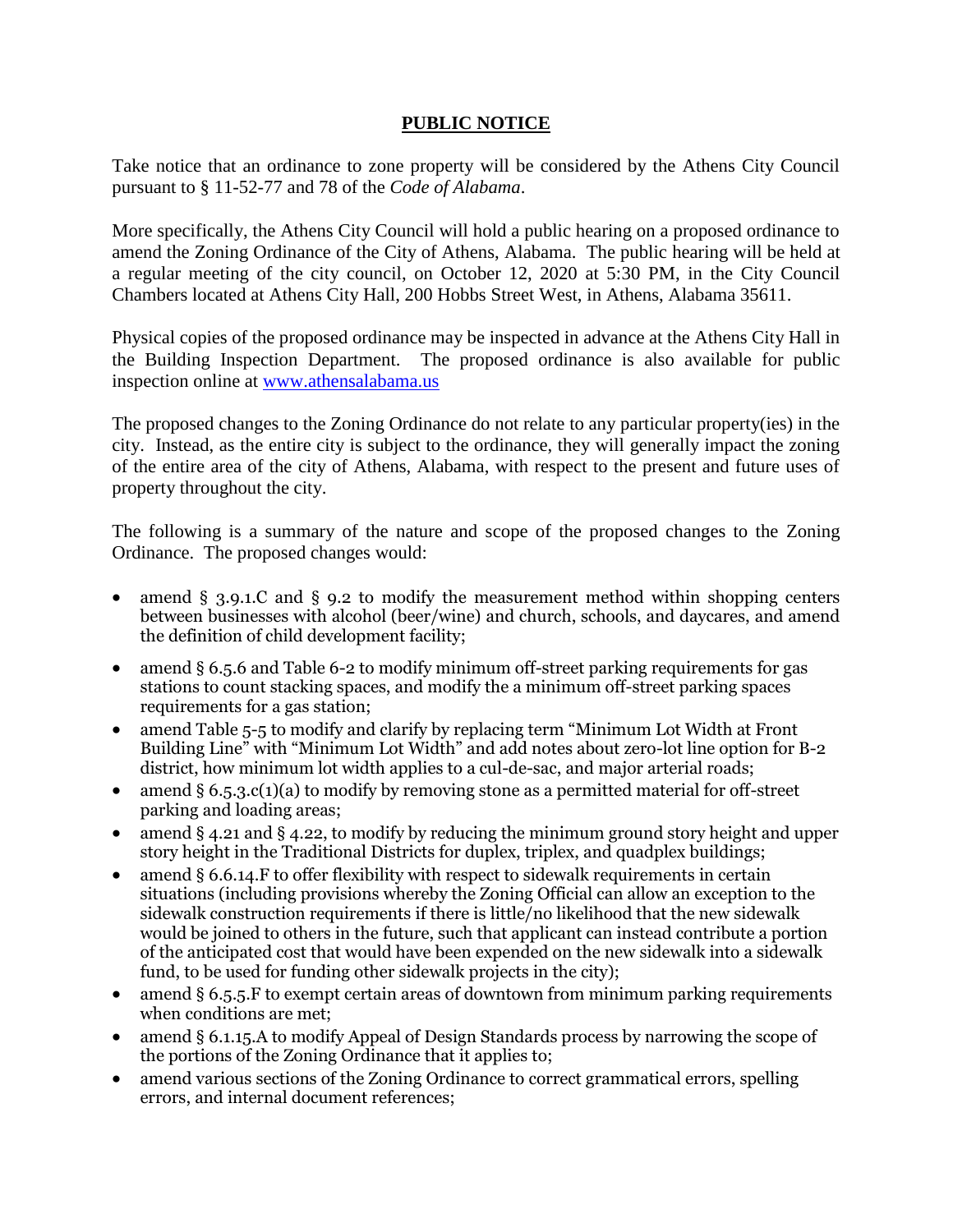- amend § 6.1.11. D to modify the facade standards for attached residential structures to apply those standards to building walls;
- amend § 9.2 to modify the definition of façade to include cases of a private throughfare;
- amend  $\S 6.1.11.B(2)$  to modify by increasing the maximum length of attached residential buildings;
- amend § 3.9.1.P to modify by addition to have minimum distances from streams and waterbodies for water pollution hazards, and to amend  $\S$  3.9.1.H(2)(h),  $\S$  6.1.4.B(4), Table 5-4 to modify to point to the new Paragraph regarding water pollution hazards;
- amend § 6.4.5 to modify by addition requirements for riparian buffers, a stream or water body with trees, that are to be protected for the purpose of cleaning stormwater run-off and providing a wildlife habitat;
- amend § 4.8 to modify table to allow home occupations and major home occupations by Special Exception in residential dwellings within the DWTN, TI, and TB district, which is consistent with all other district;
- amend § 6.2.6.G and § 6.2.6.H to modify how 50 percent of a Type A landscaping buffer should be constructed, and allow for a Type B landscaping buffer to substitute for a Type A landscaping buffer;
- amend § 6.3.4.A(1) to modify the permitted materials for fences to allow wood composite fencing;
- amend § 6.3.5.A(3) to modify dumpster requirement for developments under 20,000 square feet of gross floor area to be able to use a wood composite dumpster enclosure;
- amend § 6.7.4.H to modify exterior lighting color to not exceed 3000 Kelvins, except for sports field lighting, and amend § 6.7.10 to modify by addition circumstances that minimum illumination requirements do not apply and allow lighting levels to be reduced or entirely extinguished;
- amend § 6.1.12.A(2)(c) and § 6.1.12.I(2) to modify maximum depth of a parking lot rules do not apply to M-1 and M-2 zones and properties front major arterial roadways and remove redundant Item regarding maximum depth of a parking lot depth;
- amend § 6.6.9.A(7) to modify by removal of requirements for tree planting islands in cul-desacs;
- amend § 3.8.2 to modify requirements for food truck courts to permit them by conditional rezoning process, and amend § 3.9.1.N to modify food truck court requirement by removing requirements for a shared commissary within a permanent structure;
- amend Table 6-2 to add off-street parking requirements for restaurants with outdoor seating;
- amend § 6.1.9.B to modify by addition residential development adjoining a freeway must provide a barrier between the development and the freeway to reduce visual and acoustic effects;
- amend § 9.2 to modify by addition definitions for long-term bicycle parking and short-term bicycle parking, and amend § 6.5.10 to modify the location and design of required bicycle parking spaces and allow for bicycle share stations to count for minimum number of required bicycle parking spaces;
- amend § 6.10 to modify by addition minimum requirements for open space and the types of open space and the manner in which those open spaces are to be designed, and amend § 5.7.5.A(2) to modify existing open space requirements to reference new Subsection on open space;
- amend § 2.5.2.C to modify by addition a requirement that the master plan drawing must indicate zoning district matching an existing zoning designation with the Zoning Ordinance,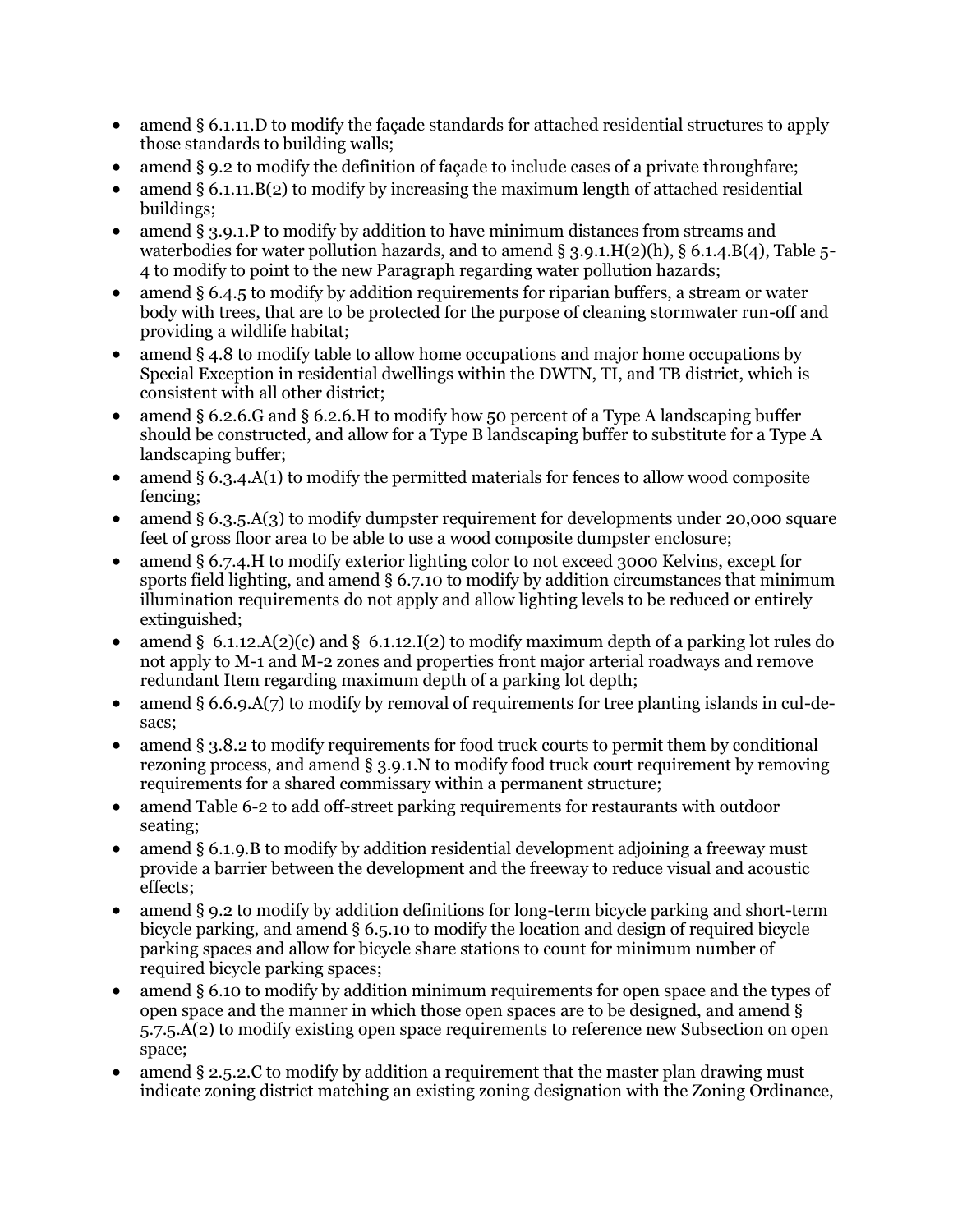amend § 4.24 incorrect reference, and amend § 5.14 to modify the rules for a C-PUD to fit a mixture of uses and/or densities and provide for relief through a development incentive program;

Interested persons can view a full and complete copy of the proposed Ordinance at the City of Athens Engineering Services and Community Development Department, located at Athens City Hall, at the above address, between the hours of 8:00AM and 4:30PM.

Interested members of the public may appear at the public hearing and be heard in opposition to or in favor of the proposed Ordinance. At such time, they may also submit evidence and/or written comments with respect to the proposal. Written comments may also be mailed in advance of the public hearing, in care of Micah Cochran, City of Athens Engineering Services and Community Development Department, PO Box 1089, Athens, AL 35612, or by hand-delivering them to James Rich at the above physical address. Any member of the public with questions concerning this matter may contact the City of Athens Engineering Services and Community Development Department, at 256-233-2224.

The area to be zoned and covered by the proposed ordinance includes all of the territory within the corporate limits of the City of Athens, and commonly known as the city of Athens, Alabama. A map showing the location of that property is as follows: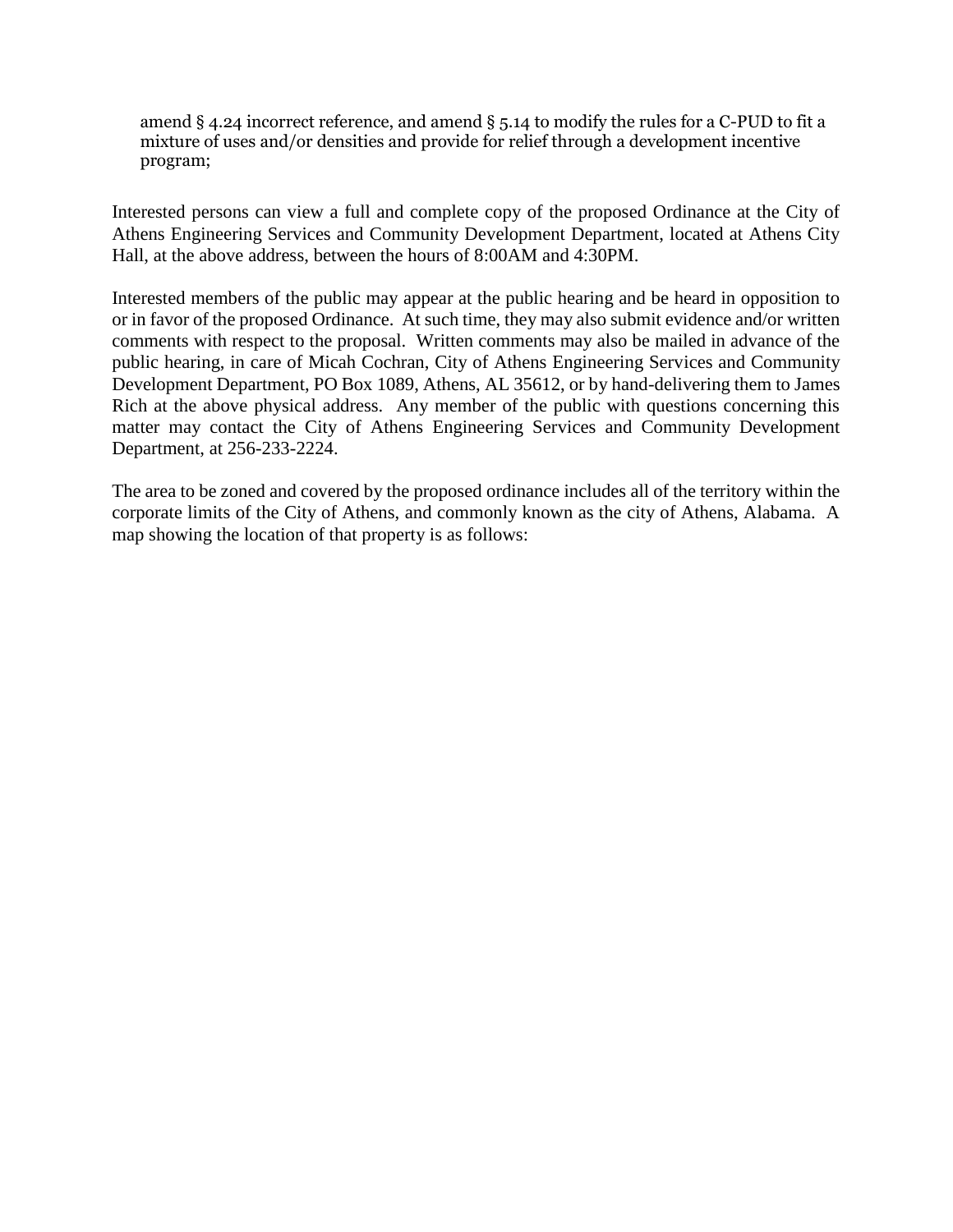

## ALL INCORPORATED AREAS WITHIN THE CITY LIMITS OF ATHENS ARE **COVERED UNDER THE PROPOSED CHANGES TO THE ZONING ORDINANCE**

Published in the Athens News Courier on: September 26, 2020 (legal) October 3, 2020 (legal)